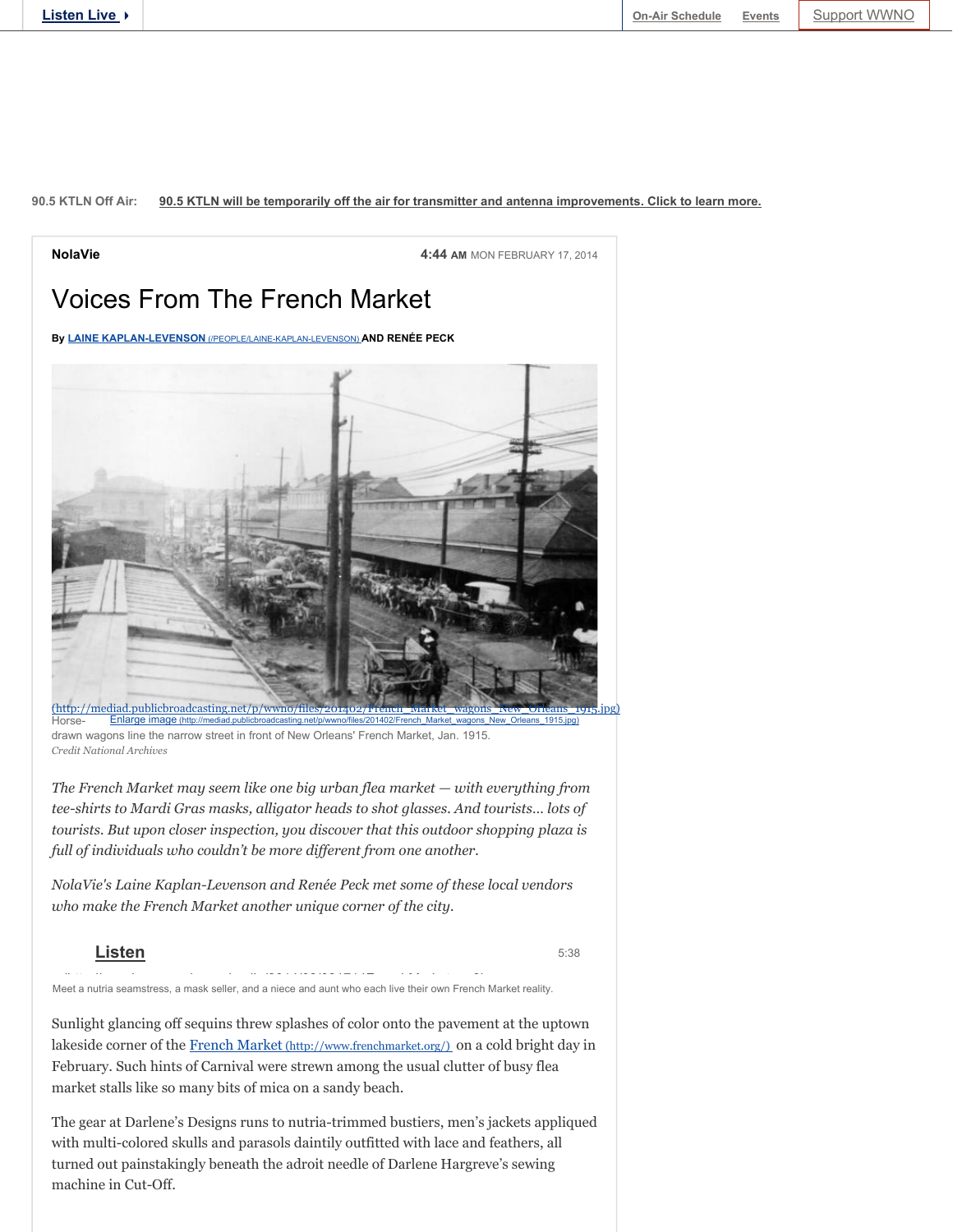"My grandmother sold sewing machines," Darlene says, "so I had to learn to sew."

These days, Darlene hits the French Market on weekends ("I have a home to attend to and food to cook during the week"), where bustier clients tend to be young women and other clients hail from near (Lafayette) and far (California).

By Mardi Gras weekend, says Darlene, her costumes will be out. Tutus and Carnival-colored umbrellas and jester pants edged in satin. Meanwhile, she's showcasing her nutria couture; she gets

(http://mediad.publicbroadcasting.net/p/wwno/files/201402/nutria.jpeg) Enlarge image

Market scene: Look beyond the obvious for the individuals behind the tables. *Credit Renée Peck / NolaVie*  d.publicbroadcasting.net/p/wwno/files/201402/nutria.jpeg)

the pelts from a third-generation nutria farmer in Galliano.

Sales, says the three-year veteran of the French Market, have been slow. Holidays — Halloween, Mardi Gras, French Quarter Fest — bring better crowds. "I'm here seven hours straight, but I like it," she says.

Under the main roof nearby, two men from Kuwait are trying on masks. The annual Mask Market won't start for a few weeks, but here masks are year-round best sellers. This booth will average \$400 in mask sales today; big ones run \$20, plaster versions \$10, while smaller feather eye masks are three for \$10.

A pheasant feather concoction goes into the Kuwait businessman's shopping bag — a take-home gift for his kids, perfect for parties back home.

 $201402/d$ arlene.jpg)

French Market vendor Darlene Hargreves of Cut-Off. *Credit Renee Peck*  publicbroadcasting.net/p/wwno/files/201402/darlene.jpg)

Enlarge image

For now, shoppers are passing on the preserved alligator heads, allegedly the real thing from an alligator farm in Mississippi. Not to worry, says the shopkeeper. "Tourists are crazy; they buy everything."

Maryland residents Sherrie Brown and Darlene Henry, in town for a half-marathon the next day, sip frozen daiquiris in the aisle. They, too, are shopping for trinkets to take to the kids. They love New Orleans.

"This is such a celebratory city," says Darlene. "It's very Bohemian. And I love the sense of community here."

"It's hard to explain New Orleans," agrees Sherrie. "You have to experience it rather than talk about it."

Midway through the market, at Spot 118, Mable Howard holds court. It's a select location, protected from inclement weather on one side by a market wall and open to the strolling crowds on the other. Mable gets preferred placement as the number-two seller in seniority at the French Market: She's been a vendor here for 37 years.